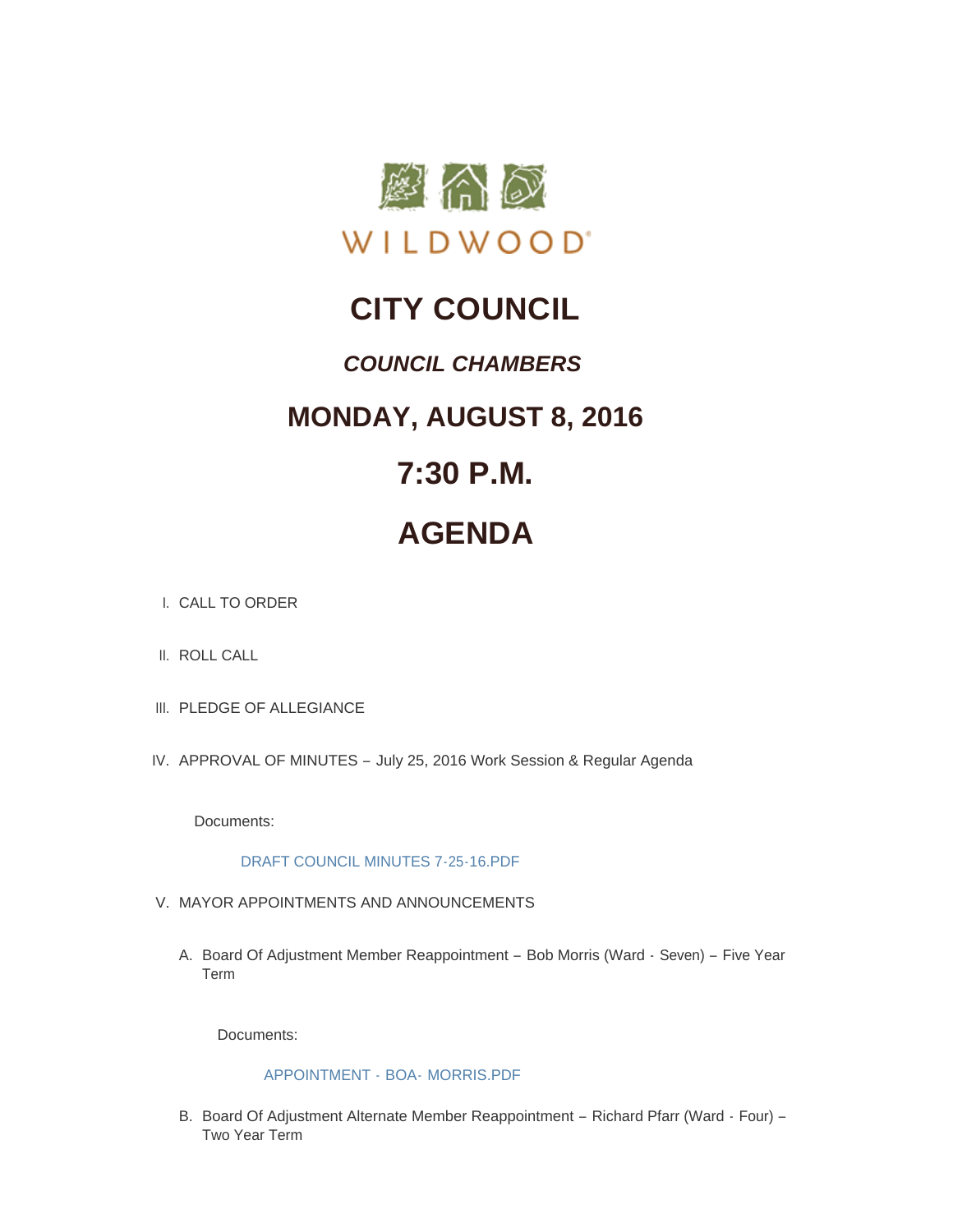Documents:

#### [APPOINTMENT -](http://mo-wildwood.civicplus.com/AgendaCenter/ViewFile/Item/7801?fileID=11505) BOA - PFARR.PDF

C. Rural Internet Access Committee - David Sewell (Ward - Six)

Documents:

#### [APPOINTMENT RIAC SEWELL.PDF](http://mo-wildwood.civicplus.com/AgendaCenter/ViewFile/Item/7802?fileID=11506)

D. Rural Internet Access Committee - Debra Trunko (Ward - One)

Documents:

#### [APPOINTMENT RIAC TRUNKO.PDF](http://mo-wildwood.civicplus.com/AgendaCenter/ViewFile/Item/7803?fileID=11507)

- VI. PUBLIC PARTICIPATION
- VII. PUBLIC HEARING(S)
	- A. St. Louis County's P.C. 219-85 Alfred L. Hicks And J.L. Mason Of Missouri, Inc

*(Postponed at the January 11, 2016 City Council Meeting – to remain postponed* A response to communication from Jenny Mitchell, Director of Property Management for the Desco Group, which is dated October 20, 2015, regarding **St. Louis County's P.C. 219-85 Alfred L. Hicks and J.L. Mason of Missouri, Inc.;** Amended MXD Mixed-Use Development District; south side of Manchester Road, east of Old Fairway Drive (Street Address: 16506 Manchester Road/Locator Number: 23U120480); seeking modifications to an existing site-specific ordinance that governs the Schnucks Wildwood Crossing Center to allow for a third freestanding monument sign along the property's Manchester Road frontage. (Ward – Seven)

B. P.Z. 12 And 13-15 The Villages At Bright Leaf

#### (*Postponed at the June 27, 2016 City Council Meeting – to remain postponed)*

A response to a communication from Mike Falkner, Sterling Engineers and Surveyors, dated March 25, 2016, regarding **P.Z. 12 and 13-15 The Villages at Bright Leaf;** R-3 10,000 square foot Residence District (Town Center "Neighborhood General District" and "Neighborhood Edge District"), with a Planned Residential Development Overlay District (PRD); north side of State Route 100, east of State Route 109 (Locator Numbers 23V230041, 23V230050, 23V240327, 23V310064, 23V330022, 23V330031, 23V330206, 23V330215, 23V330233, and 23V610917/Street Addresses: 2350 and 2344 Eatherton Road, 2531, 2555, and 2567 Taylor Road, 16721 Manchester Road, and 16615, 16602, and 16618 Overlook Hills Drive); which seeks modifications to the existing site-specific ordinance (Planned Residential Overlay District Ordinance # 2145) that governs this site to address inconsistencies between this legislation and the proposed Site Development Plan (SDP) relative to certain allowed lot widths, depths, and sites. (Ward – Five)

C. P.Z. 1-16 Old Towne Parc, Mike Whalen, Whalen Custom Homes, Inc., 338 South Kirkwood Road, Suite 103, Kirkwood, Missouri 63122

A request for a change in zoning from the NU Non-Urban Residence District to the R-3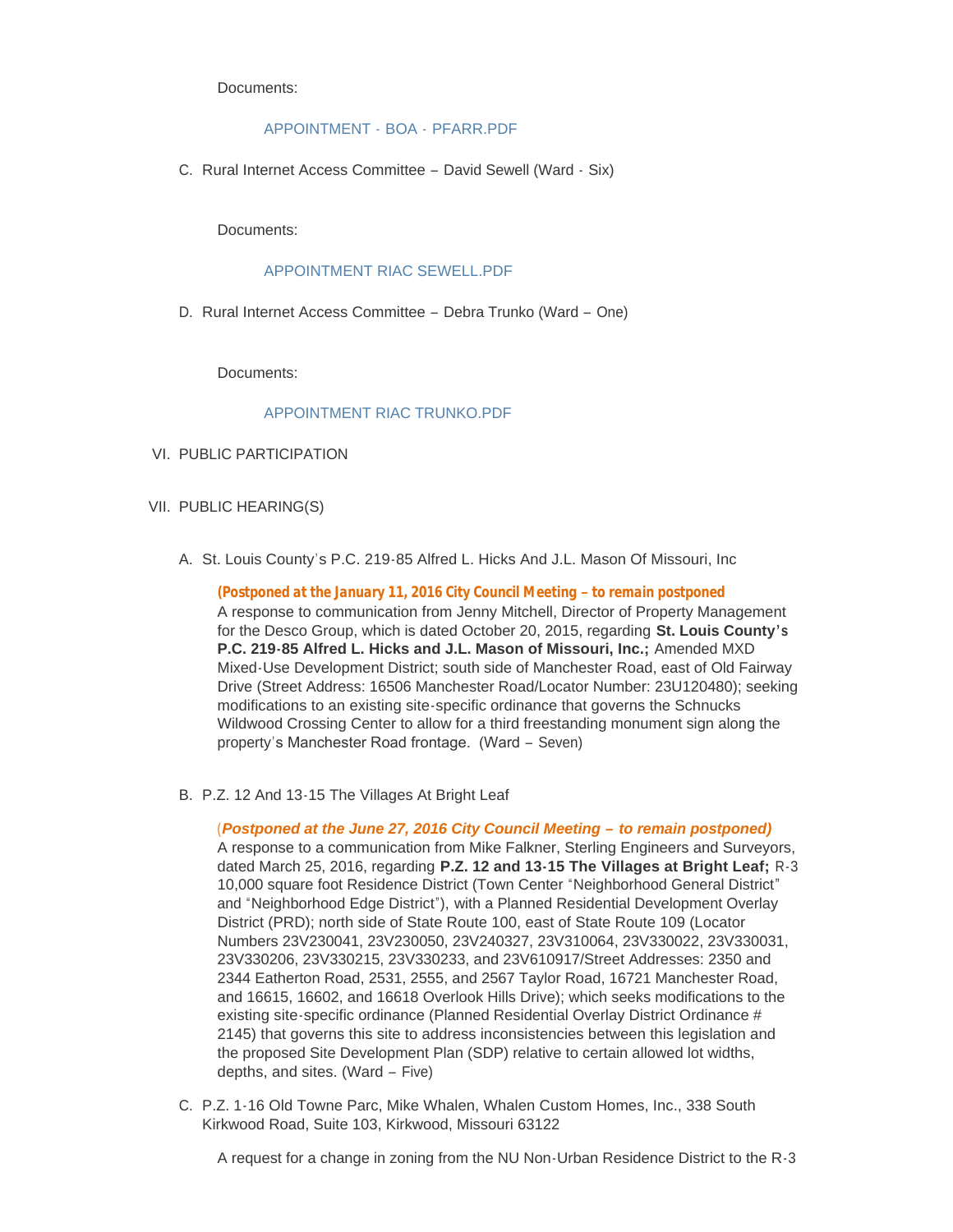10,000 square foot Residence District on a 1.4 acre tract of land consisting of four (4) lots of record, all being located on the east side of Center Avenue, south of Manchester Road (Locator Numbers: 24V510232, 24V510221, 24V510166, and 24V510089/Street Addresses: 17020, 17026, and 17030 Manchester Road and 2612 Center Avenue). Proposed Use: A total of four (4) single family dwellings on individual lots. (Ward - Eight)

Documents:

#### PUBLIC HEARING - [PZ 1-16 WHALEN CUSTOM HOMES.PDF](http://mo-wildwood.civicplus.com/AgendaCenter/ViewFile/Item/7808?fileID=11508)

D. P.Z. 10-16 City Of Wildwood Planning And Zoning Commission, C/O Department Of Planning, 16860 Main Street, Wildwood, Missouri 63040

A request to review and consider amendments to the City of Wildwood's Zoning Ordinance – Chapter 415 of the City of Wildwood Municipal Code – for all of its "R" Residence Districts zoning designations (Chapter 415 – Sections 110 through 160), including Chapter 415.090 NU Non-Urban Residence District, thereby adding new language to prohibit the installation of impervious surfaces and other improvements in the side yard setbacks, which are not considered structures under the Zoning Ordinance's definition of the same. (Wards – All)

Documents:

#### PUBLIC HEARING - 10-16 CITY OF WW - [IMPERVIOUS SURFACES](http://mo-wildwood.civicplus.com/AgendaCenter/ViewFile/Item/7809?fileID=11509)  REGS.PDF

- VIII. LEGISLATION
	- UNFINISHED BUSINESS A.
		- BILL #2197 1.

*(Postponed at the July 11, 2016 City Council meeting – to remain postponed)* AN ORDINANCE OF THE CITY OF WILDWOOD, MISSOURI, AUTHORIZING THE MAYOR OF THE CITY TO NEGOTIATE AND EXECUTE A COOPERATION AGREEMENT FOR INTERNET ACCESS SITES WITH ST. LOUIS COUNTY, MISSOURI, FOR THE USE OF EMERGENCY COMMUNICATIONS TOWERS FOR THE PURPOSES OF PROVIDING HIGH-SPEED INTERNET ACCESS SERVICES TO THE RESIDENTS OF THE CITY. *Recommended by the Rural Internet Access Committee* (Second Reading) (Wards – All)

#### BILL #2201 2.

AN ORDINANCE OF THE CITY OF WILDWOOD, MISSOURI, AMENDING SECTIONS 210.310, 210.340, AND 415.590 OF THE CITY OF WILDWOOD, MISSOURI, MUNICIPAL CODE BY DELETING THEM IN THEIR ENTIRETY AND ENACTING, IN LIEU THEREOF, NEW SECTIONS 210.310, 210.340, AND 415.590; AMENDING SECTION 415.200.C OF THE MUNICIPAL CODE BY ENACTING A NEW SUBSECTION 17; AMENDING SECTION 415.210.E OF THE MUNICIPAL CODE BY ENACTING A NEW SUBSECTION 2; AMENDING SECTION 600.070 OF THE MUNICIPAL CODE BY ENACTING A NEW SUBSECTION J AMENDING TITLE VI OF THE MUNICIPAL CODE BY ENACTING A NEW CHAPTER 645; PROHIBITING SEXUAL MISCONDUCT; PROVIDING REGULATIONS PERTAINING TO THE LOCATION OF SEXUALLY ORIENTED BUSINESSES IN THE ZONING DISTRICTS OF THE CITY; LICENSING AND REGULATING SEXUALLY ORIENTED BUSINESSES; AND OTHER MATTERS PERTAINING THERETO. *Recommended by the Planning and Zoning Commission* (Second Reading) (Wards – All)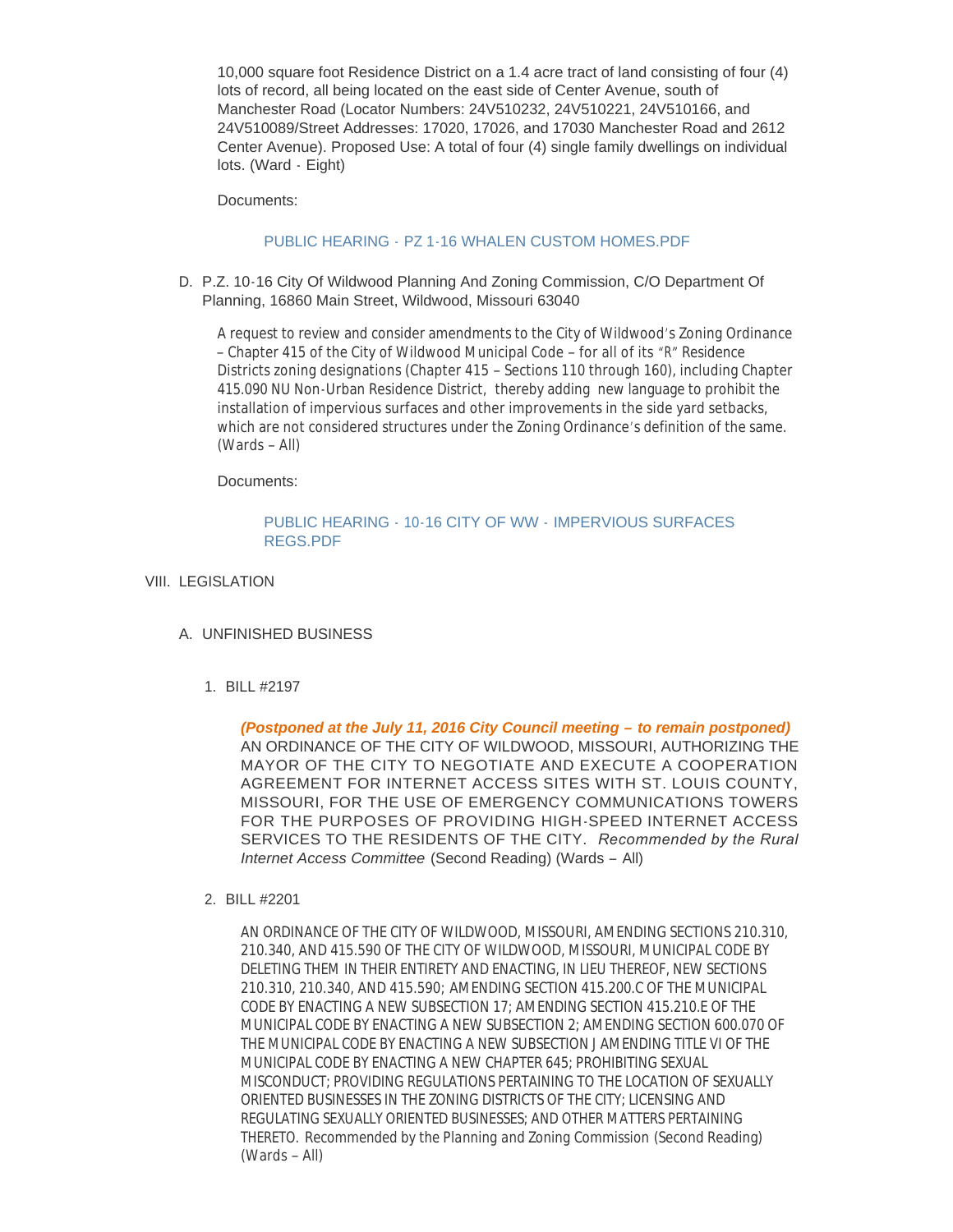Documents:

#### [BILL 2201.PDF](http://mo-wildwood.civicplus.com/AgendaCenter/ViewFile/Item/7813?fileID=11510)

#### **B. NEW BUSINESS**

BILL #2202 1.

AN ORDINANCE AMENDING SECTION 110.250 OF THE MUNICIPAL CODE BY DELETING IT IN ITS ENTIRETY; ENACTING, IN LIEU THEREOF, A NEW SECTION 110.250 OF THE MUNICIPAL CODE; AND PROVIDING FOR THE ESTABLISHMENT OF A STANDING COMMITTEE FOR ECONOMIC DEVELOPMENT. *Recommended by the Department of Administration* (First Reading) (Wards – All)

Documents:

#### [BILL 2202.PDF](http://mo-wildwood.civicplus.com/AgendaCenter/ViewFile/Item/7815?fileID=11580)

BILL #2203 2.

AN ORDINANCE OF THE CITY OF WILDWOOD, MISSOURI, AMENDING PLANNED DISTRICT ORDINANCE #1697 BY DELETING SECTION TWO THEREOF AND ENACTING, IN LIEU THEREOF, A NEW SECTION TWO; AND PROVIDING FOR THE APPROVAL OF AN AMENDED M-3 PLANNED INDUSTRIAL DISTRICT FOR A CERTAIN 12.74 ACRE TRACT OF LAND FOR USE AS A COMPOSTING FACILITY, WITH AN EXPANDED RANGE OF WASTE STREAMS - P.Z. 9-16 Fick Supply Services, Inc. *Recommended by the Planning and Zoning Commission* (First Reading) (Ward One)

Documents:

#### [BILL 2203.PDF](http://mo-wildwood.civicplus.com/AgendaCenter/ViewFile/Item/7816?fileID=11512)

BILL #2204 3.

AN ORDINANCE OF THE CITY OF WILDWOOD, MISSOURI, AMENDING SPECIAL PROCEDURES PERMIT ORDINANCE #2116 BY DELETING SECTION TWO THEREOF AND ENACTING, IN LIEU THEREOF, A NEW SECTION TWO; AND PROVIDING FOR THE APPROVAL OF AN AMENDED PLANNED RESIDENTIAL DEVELOPMENT OVERLAY DISTRICT (PRD) FOR AN APPROXIMATELY TWENTY-EIGHT (28) ACRE TRACT OF LAND BEING AUTHORIZED FOR ONE HUNDRED FOUR (104), SINGLE FAMILY DETACHED DWELLINGS ON INDIVIDUAL LOTS, WITH COMMON GROUND AND PUBLIC SPACES - P.Z. 25, 26, and 26a–14 Main Street Crossing, Payne Family Homes L.L.C. *Recommended by the Planning and Zoning Commission* (First Reading) (Ward - Eight)

Documents:

#### [BILL 2204.PDF](http://mo-wildwood.civicplus.com/AgendaCenter/ViewFile/Item/7817?fileID=11513)

BILL #2205 4.

AN ORDINANCE AUTHORIZING THE MAYOR OF THE CITY OF WILDWOOD, MISSOURI, TO EXECUTE A CONTRACT ON BEHALF OF THE CITY OF WILDWOOD WITH L. F. KRUPP CONSTRUCTION, INC., FOR CONSTRUCTION OF THE FOX CREEK ROAD BRIDGE REPLACEMENT PROJECT, INCLUDING TRAFFIC CONTROL AND OTHER INCIDENTAL ITEMS AS SHOWN ON CONSTRUCTION DRAWINGS AND SPECIFICATIONS. *Recommended by the Administration/Public Works Committee* (First Reading) (Ward - Six)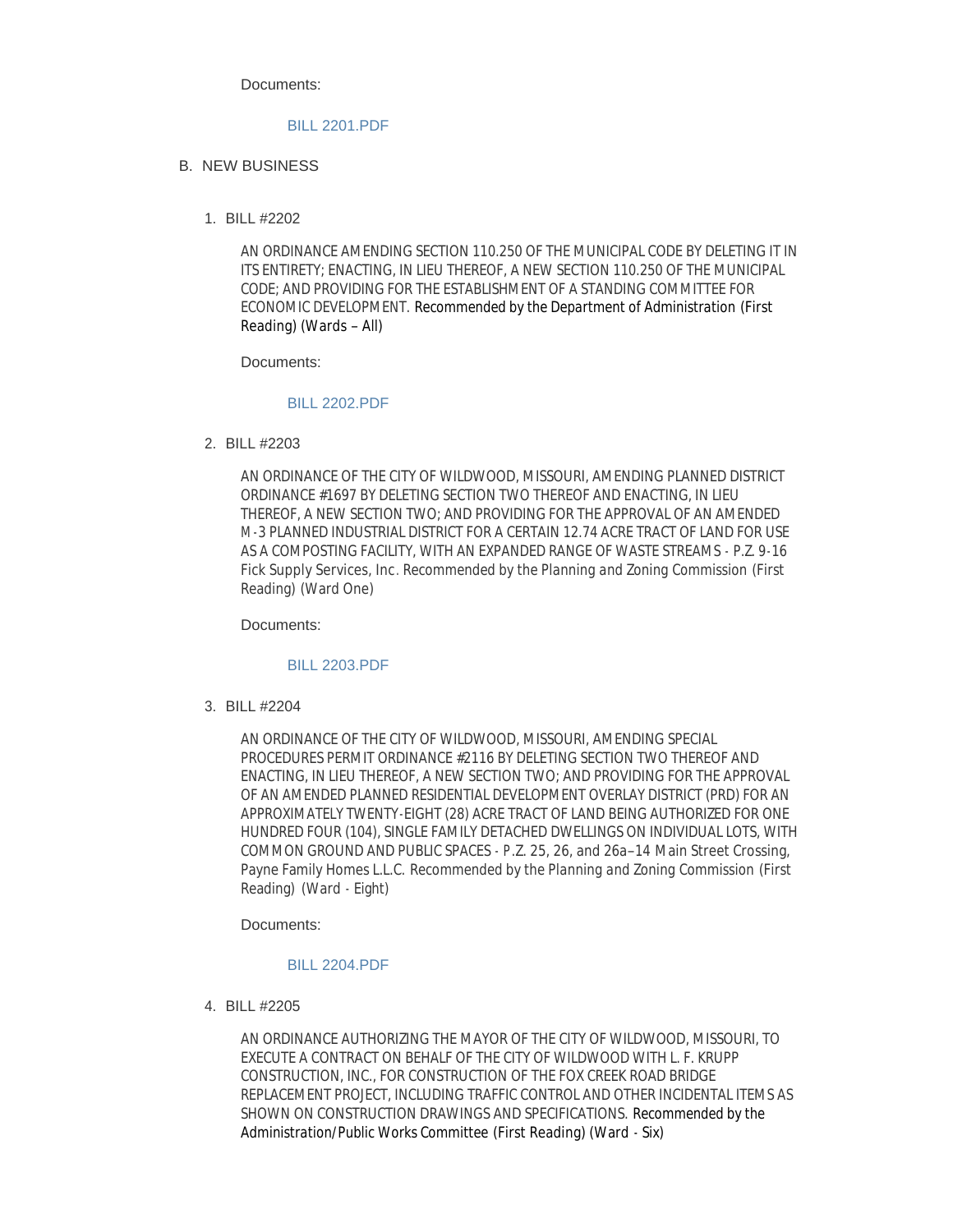Documents:

#### [BILL 2205.PDF](http://mo-wildwood.civicplus.com/AgendaCenter/ViewFile/Item/7818?fileID=11538)

BILL #2206 5.

AN ORDINANCE AUTHORIZING THE MAYOR OF THE CITY OF WILDWOOD, MISSOURI, TO EXECUTE A CONTRACT ON BEHALF OF THE CITY OF WILDWOOD, MISSOURI WITH *KCI CONSTRUCTION COMPANY* FOR THE CONSTRUCTION OF THE 2nd STATE ROUTE 100 PEDESTRIAN BRIDGE AND ASSOCIATED PLAZA AREAS, AS SHOWN ON CONSTRUCTION DRAWINGS AND SPECIFICATIONS. *Recommended by the Administration/Public Works Committee* (First Reading) (Wards - Five and Eight)

Documents:

#### [BILL 2206.PDF](http://mo-wildwood.civicplus.com/AgendaCenter/ViewFile/Item/7819?fileID=11514)

- IX. RESOLUTIONS
	- A. RESOLUTION #2016-20

A RESOLUTION AUTHORIZING THE MAYOR TO EXECUTE AN AGREEMENT WITH CB ENGINEERING, INC., d/b/a COCHRAN, FOR THE DESIGN OF BICYCLE AND PEDESTRIAN SAFETY IMPROVEMENTS ON STATE ROUTE 109, STATE ROUTE 100 AND TAYLOR ROAD WITHIN THE CITY OF WILDWOOD. *Recommended by the Administration/Public Works Committee* (Wards – One, Three, Five, Seven, and Eight)

Documents:

[RES 2016-20.PDF](http://mo-wildwood.civicplus.com/AgendaCenter/ViewFile/Item/7821?fileID=11515)

B. RESOLUTION #2016-21

A RESOLUTION BY THE CITY COUNCIL OF THE CITY OF WILDWOOD, MISSOURI AUTHORIZING A PURCHASE ORDER ON BEHALF OF THIS COMMUNITY WITH GAEHLE CONTRACTING SERVICES, FOR THE 2016 WILDWOOD BBQ BASH EVENT (Wards - All).

Documents:

#### [RES 2016-21.PDF](http://mo-wildwood.civicplus.com/AgendaCenter/ViewFile/Item/7822?fileID=11516)

C. RESOLUTION #2016-22

A RESOLUTION BY THE CITY COUNCIL OF THE CITY OF WILDWOOD, MISSOURI AUTHORIZING THE CITY ADMINISTRATOR TO AUTHORIZE A PURCHASE ORDER TO THE BENEFIT OF FIRST STUDENT (WASHINGTON) FOR SHUTTLE SERVICES IN ASSOCIATION WITH THE 2016 WILDWOOD BBQ BASH EVENT. (Wards – All)

Documents:

#### [RES 2016-22.PDF](http://mo-wildwood.civicplus.com/AgendaCenter/ViewFile/Item/7823?fileID=11517)

D. RESOLUTION #2016-23

A RESOLUTION BY THE CITY COUNCIL OF THE CITY OF WILDWOOD, MISSOURI, AUTHORIZING A PURCHASE ORDER ON BEHALF OF THIS COMMUNITY WITH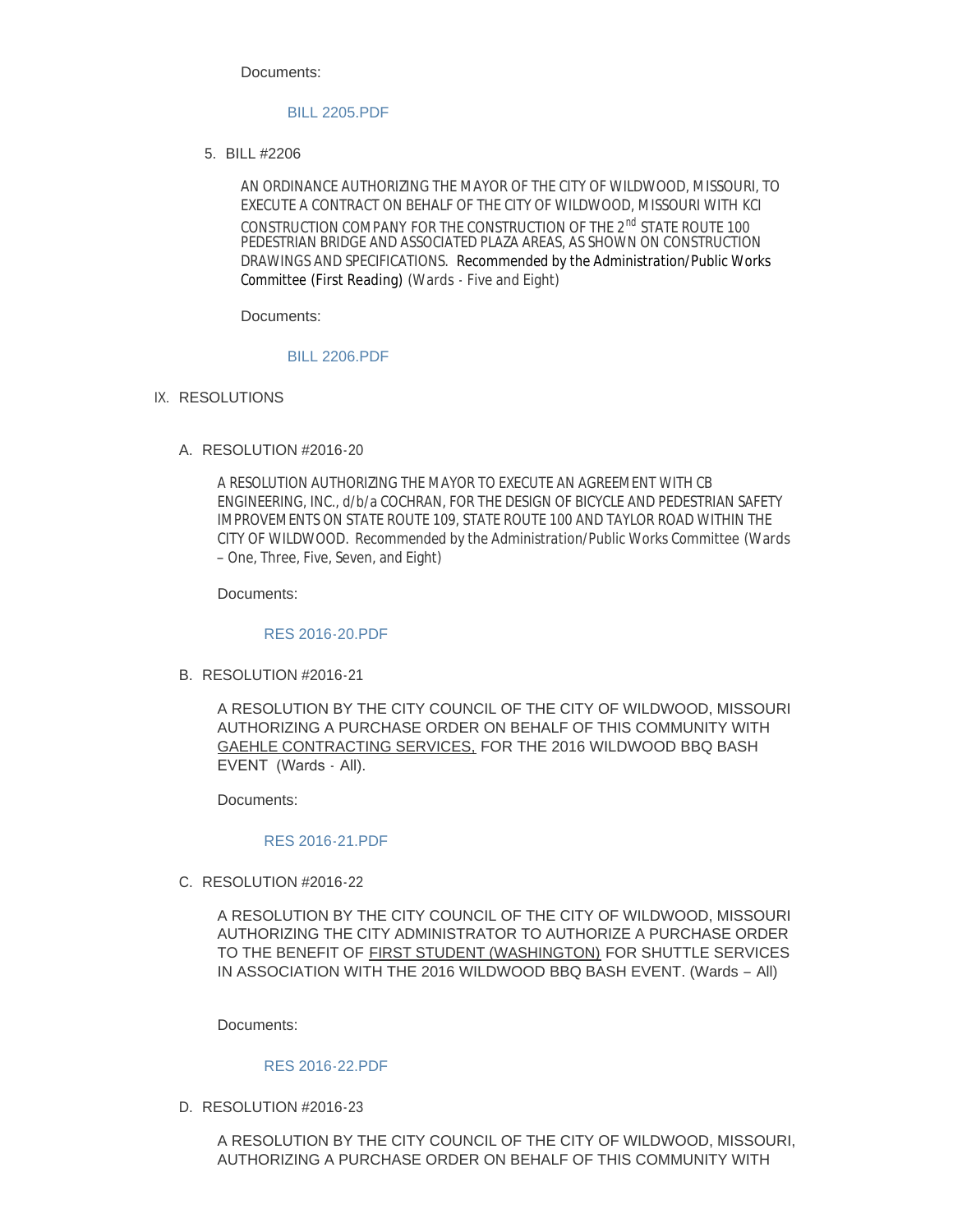#### PORTABLE WATER CLOSET, LLC, FOR THE 2016 WILDWOOD BBQ BASH EVENT (Wards - All).

Documents:

#### [RES 2016-23.PDF](http://mo-wildwood.civicplus.com/AgendaCenter/ViewFile/Item/7824?fileID=11518)

E. RESOLUTION #2016-24

A RESOLUTION AUTHORIZING THE MAYOR OF THE CITY OF WILDWOOD, MISSOURI TO EXECUTE AN AGREEMENT WITH ST. LOUIS HOME FIRES BBQ BASH LLC. FOR THE ORGANIZATION AND MANAGEMENT OF THE 2016 WILDWOOD BBQ BASH EVENT IN THE WILDWOOD TOWN CENTER PLAZA AREA. (Wards - All)

Documents:

#### [RES 2016-24.PDF](http://mo-wildwood.civicplus.com/AgendaCenter/ViewFile/Item/7825?fileID=11519)

- X. OTHER
	- A. Receive & File Pond-Grover Loop Road Committee Recommendation Packet (Ward -Five)

Documents:

[POND-GROVER LOOP AREA MAP -](http://mo-wildwood.civicplus.com/AgendaCenter/ViewFile/Item/7828?fileID=11578) MARCH 2016.PDF RECEIVE AND FILE - [POND-GROVER LOOP ROAD REPORT -](http://mo-wildwood.civicplus.com/AgendaCenter/ViewFile/Item/7828?fileID=11588) 2016.PDF

1. Meeting 1 - March 22, 2016

Documents:

AGENDA FOR 3-22-16 P-G LOOP RD COMMITTEE PDF [APPROVED MINUTES FOR 3-22-16 P-G LOOP RD COMMITTEE](http://mo-wildwood.civicplus.com/AgendaCenter/ViewFile/Item/7829?fileID=11522)  MTG.PDF [II.A.I. POND-GROVER COMMUNITY AREA STUDY - ST. LOUIS COUNTY](http://mo-wildwood.civicplus.com/AgendaCenter/ViewFile/Item/7829?fileID=11523)  1990.PDF [II.A.II. MASTER PLAN OF THE CITY OF WILDWOOD - 2006.PDF](http://mo-wildwood.civicplus.com/AgendaCenter/ViewFile/Item/7829?fileID=11524) [II.A.III. TOWN CENTER STREET GRID REPORT - 1997.PDF](http://mo-wildwood.civicplus.com/AgendaCenter/ViewFile/Item/7829?fileID=11525) [II.A.IV. TOWN CENTER DEVELOPMENT MANUAL - 1998.PDF](http://mo-wildwood.civicplus.com/AgendaCenter/ViewFile/Item/7829?fileID=11526) [II.A.IX. LETTER OF ENGAGEMENT FOR NEW TRAFFIC STUDY.PDF](http://mo-wildwood.civicplus.com/AgendaCenter/ViewFile/Item/7829?fileID=11527) [II.A.V. TOWN CENTER - REVISED PLAN 2013.PDF](http://mo-wildwood.civicplus.com/AgendaCenter/ViewFile/Item/7829?fileID=11528) [II.A.VI \(PART 1\) KINGSTOWNE ESTATES P.E.U. ORDINANCE.PDF](http://mo-wildwood.civicplus.com/AgendaCenter/ViewFile/Item/7829?fileID=11529) [II.A.VI \(PART 2\) KINGSTOWNE ESTATES RECORD PLAT.PDF](http://mo-wildwood.civicplus.com/AgendaCenter/ViewFile/Item/7829?fileID=11530) [II.A.VI \(PART 3\) HICKORY MANOR P.E.U. ORDINANCE.PDF](http://mo-wildwood.civicplus.com/AgendaCenter/ViewFile/Item/7829?fileID=11531) [II.A.VI \(PART 4\) HICKORY MANOR RECORD PLAT.PDF](http://mo-wildwood.civicplus.com/AgendaCenter/ViewFile/Item/7829?fileID=11532) [II.A.VII \(PART 1\) LOR - PZ 12 AND 13-15 VILLAGES AT BRIGHT](http://mo-wildwood.civicplus.com/AgendaCenter/ViewFile/Item/7829?fileID=11533)  LEAF.PDF [II.A.VII \(PART 2\) VILLAGES AT BRIGHT LEAF PRD ORDINANCE.PDF](http://mo-wildwood.civicplus.com/AgendaCenter/ViewFile/Item/7829?fileID=11534) [II.A.VIII \(PART 1\) TRAFFIC STUDY - VILLAGES AT BRIGHT LEAF - 7-14-](http://mo-wildwood.civicplus.com/AgendaCenter/ViewFile/Item/7829?fileID=11535) 15.PDF [II.A.VIII \(PART 2\) TRAFFIC STUDY - VILLAGES AT BRIGHT LEAF - 7-23-](http://mo-wildwood.civicplus.com/AgendaCenter/ViewFile/Item/7829?fileID=11536)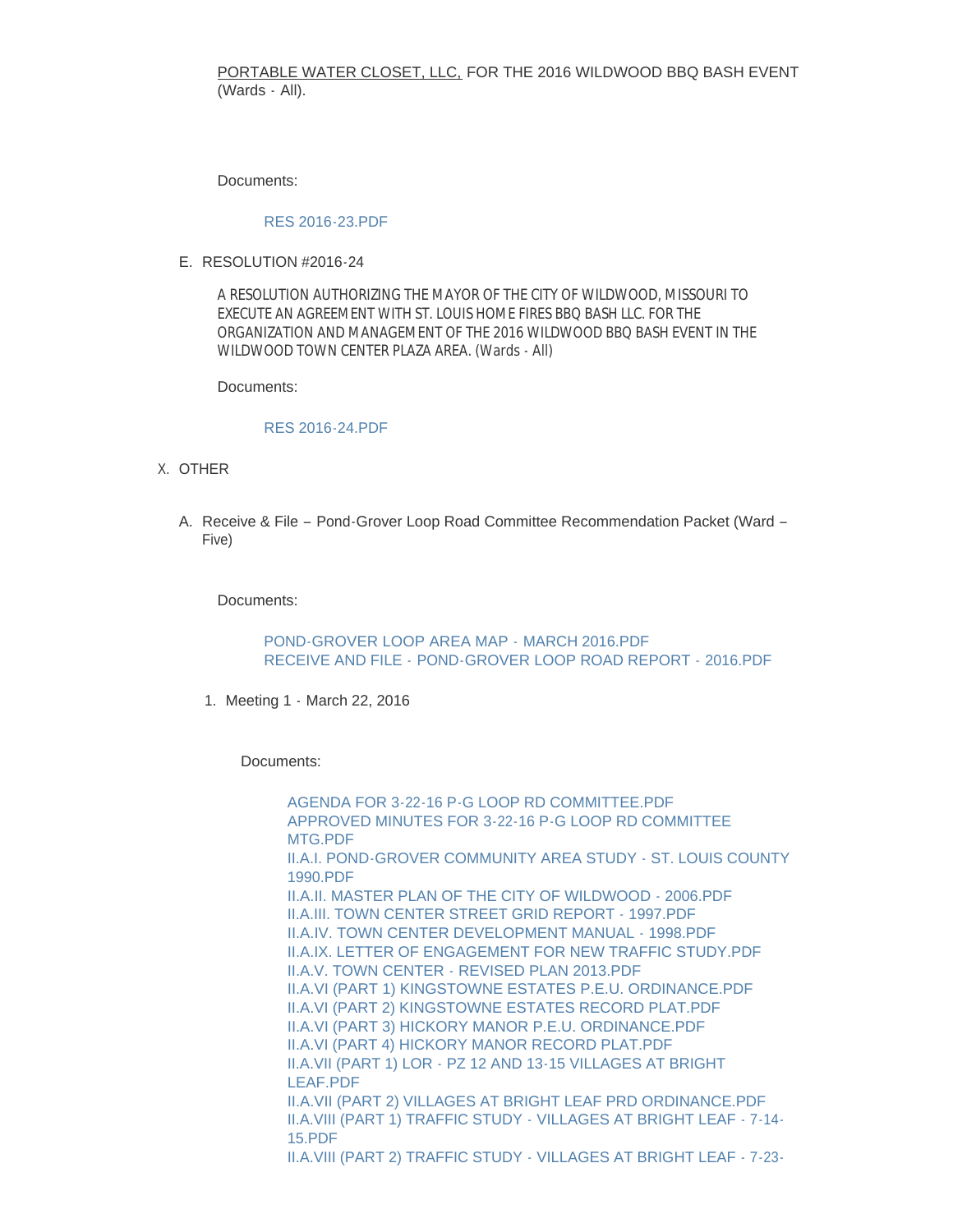#### 15.PDF

2. Meeting 2 - May 10, 2016

Documents:

[AGENDA FOR 5-10-16 P-G LOOP RD COMMITTEE.PDF](http://mo-wildwood.civicplus.com/AgendaCenter/ViewFile/Item/7830?fileID=11540) [APPROVED MINUTES FOR 5-10-16 P-G LOOP RD COMMITTEE](http://mo-wildwood.civicplus.com/AgendaCenter/ViewFile/Item/7830?fileID=11541)  MTG.PDF [V.A. INTRODUCTION TO FUNCTIONAL STREET CLASSIFICATION](http://mo-wildwood.civicplus.com/AgendaCenter/ViewFile/Item/7830?fileID=11542)  SYSTEM.PDF [V.B. REVIEW OF OTHER STREET EXTENSION PROJECTS WITHIN THE](http://mo-wildwood.civicplus.com/AgendaCenter/ViewFile/Item/7830?fileID=11543)  CITY.PDF [V.C. REVIEW OF FREQUENT COMMENTS IN VILLAGES AT BL](http://mo-wildwood.civicplus.com/AgendaCenter/ViewFile/Item/7830?fileID=11544)  DISCUSSION.PDF

3. Meeting 3 - May 24, 2016

Documents:

[AGENDA FOR 5-24-16 P-G LOOP RD COMMITTEE.PDF](http://mo-wildwood.civicplus.com/AgendaCenter/ViewFile/Item/7831?fileID=11545) [APPROVED MINUTES FOR 5-24-16 P-G LOOP RD COMMITTEE](http://mo-wildwood.civicplus.com/AgendaCenter/ViewFile/Item/7831?fileID=11546)  MTG.PDF [III. SALES DATA 2012-2014.PDF](http://mo-wildwood.civicplus.com/AgendaCenter/ViewFile/Item/7831?fileID=11547) [III. WARD 5 OPEN SPACE MAP AND PARK SIZE COMPARISON.PDF](http://mo-wildwood.civicplus.com/AgendaCenter/ViewFile/Item/7831?fileID=11548) [III.A. POND GROVER LOOP TRAFFIC STUDY.PDF](http://mo-wildwood.civicplus.com/AgendaCenter/ViewFile/Item/7831?fileID=11549)

Meeting 4 - June 28, 2016 4.

Documents:

[AGENDA FOR 6-28-16 P-G LOOP RD COMMITTEE.PDF](http://mo-wildwood.civicplus.com/AgendaCenter/ViewFile/Item/7832?fileID=11550) [APPROVED MINUTES FOR 6-28-16 P-G LOOP RD COMMITTEE](http://mo-wildwood.civicplus.com/AgendaCenter/ViewFile/Item/7832?fileID=11551)  MTG.PDF [III.A. UPDATED POND GROVER LOOP TRAFFIC STUDY - UPDATED](http://mo-wildwood.civicplus.com/AgendaCenter/ViewFile/Item/7832?fileID=11552)  RED.PDF [III.B. POTENTIAL ROADWAY CONCEPTS.PDF](http://mo-wildwood.civicplus.com/AgendaCenter/ViewFile/Item/7832?fileID=11553) [III.C.I. INFORMATION ON ROADWAYS NOT EXTENDED WITHIN](http://mo-wildwood.civicplus.com/AgendaCenter/ViewFile/Item/7832?fileID=11554)  WILDWOOD.PDF [III.C.II. LIST OF SUBDIVISIONS WHERE SECONDARY EMERGENCY](http://mo-wildwood.civicplus.com/AgendaCenter/ViewFile/Item/7832?fileID=11555)  ACCESS WAS REQUIRED.PDF [III.C.III. QUESTIONS FROM MAY 24, 2016 PGL ROAD COMMITTEE](http://mo-wildwood.civicplus.com/AgendaCenter/ViewFile/Item/7832?fileID=11556)  MEETING.PDF [III.C.IV. DOCUMENT WITH HOME PRICE SALES AROUND THE POND-](http://mo-wildwood.civicplus.com/AgendaCenter/ViewFile/Item/7832?fileID=11557)GROVER LOOP ROAD.PDF [III.C.V. AERIAL MAP OF IMPACTED AREA, ALONG WITH SALES DATES](http://mo-wildwood.civicplus.com/AgendaCenter/ViewFile/Item/7832?fileID=11558)  OF PROPERTY.PDF

Meeting 5 - July 26, 2016 5.

Documents: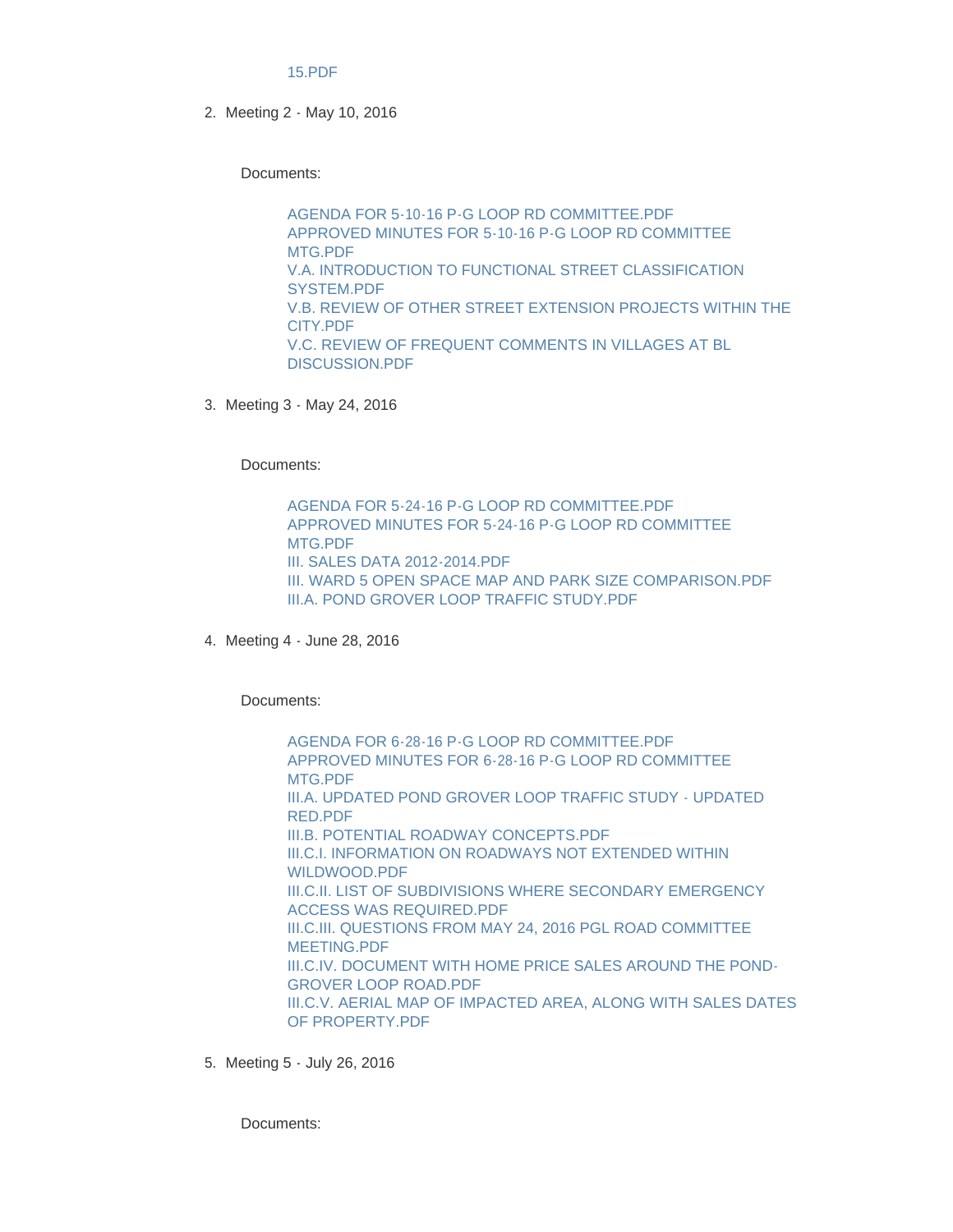[AGENDA FOR 7-26-16 P-G LOOP RD COMMITTEE.PDF](http://mo-wildwood.civicplus.com/AgendaCenter/ViewFile/Item/7833?fileID=11559) [APPROVED MINUTES FROM 7-26-16 MEETING.PDF](http://mo-wildwood.civicplus.com/AgendaCenter/ViewFile/Item/7833?fileID=11560) [III.A. PRESENTATION OF OUTSTANDING QUESTIONS AND](http://mo-wildwood.civicplus.com/AgendaCenter/ViewFile/Item/7833?fileID=11561)  COMMENTS.PDF [RESPONSE TO COMMENTS SUBMITTED BY SCOTT REED.PDF](http://mo-wildwood.civicplus.com/AgendaCenter/ViewFile/Item/7833?fileID=11562)

6. Miscellaneous Information Provided At Request Of Committee Members

Documents:

COMMITTEE MEMBER PITNEY IMPACT CHART PDF [COMMITTEE MEMBER PITNEY QUESTIONS ON THE FAQS.PDF](http://mo-wildwood.civicplus.com/AgendaCenter/ViewFile/Item/7834?fileID=11564) [COMMITTEE MEMBER POHLER REQUEST ON ORD 1977.PDF](http://mo-wildwood.civicplus.com/AgendaCenter/ViewFile/Item/7834?fileID=11565) [COMMITTEE MEMBER SINDEN REQUEST ON PUBLIC COMMENTS.PDF](http://mo-wildwood.civicplus.com/AgendaCenter/ViewFile/Item/7834?fileID=11566)

7. Public Comments

Documents:

#### [ALL PUBLIC COMMENTS RECEIVED THROUGH JULY 26, 2016.PDF](http://mo-wildwood.civicplus.com/AgendaCenter/ViewFile/Item/7835?fileID=11567)

8. Comments Received After 7-26-16

Documents:

#### [COMMENTS - INFO RECEIVED AFTER 7-26-16.PDF](http://mo-wildwood.civicplus.com/AgendaCenter/ViewFile/Item/7837?fileID=11579)

9. Service Provider Comments

Documents:

[METRO WEST - INITIAL COMMENTS ON VILLAGES AT BRIGHT LEAF -](http://mo-wildwood.civicplus.com/AgendaCenter/ViewFile/Item/7836?fileID=11568) 7-14-15.PDF [METRO WEST - SERVICE TIME REDUCTION - 6-21-16.PDF](http://mo-wildwood.civicplus.com/AgendaCenter/ViewFile/Item/7836?fileID=11569) [METRO WEST FOLLOW UP - 9-24-15.PDF](http://mo-wildwood.civicplus.com/AgendaCenter/ViewFile/Item/7836?fileID=11570) [METRO WEST LETTER ON PGL -](http://mo-wildwood.civicplus.com/AgendaCenter/ViewFile/Item/7836?fileID=11571) 10-8-15.PDF [ROCKWOOD SCHOOL DISTRICT -](http://mo-wildwood.civicplus.com/AgendaCenter/ViewFile/Item/7836?fileID=11572) BUS SERVICE 6-23-16.PDF [ROCKWOOD SCHOOL DISTRICT LETTER 11.19.15..PDF](http://mo-wildwood.civicplus.com/AgendaCenter/ViewFile/Item/7836?fileID=11573)

#### XI. ADJOURNMENT

City Council Will Consider and Act Upon the Matters Listed Above, and Such Others as May Be Presented at the Meeting and Determined to Be Appropriate for Discussion at That Time.

*Notice is hereby given that the City Council may also hold a closed meeting for the purpose of dealing with matters relating to one or more of the following: Legal Actions, Causes of Action, Litigation or Privileged Communications Between the City's Representatives and its Attorneys [RSMO 610.021(1) 1994]; Lease, Purchase or Sale of Real Estate [RSMO 610.021 (2) 1994]; hiring, firing, disciplining or promoting employees by a public governmental body [RSMO 610.021 (3) 1994]; bidding specification [RSMO 610.021 (11) 1994]; sealed bids and related documents, until the bids are opened' and sealed proposals and related documents or any documents related to a negotiated*